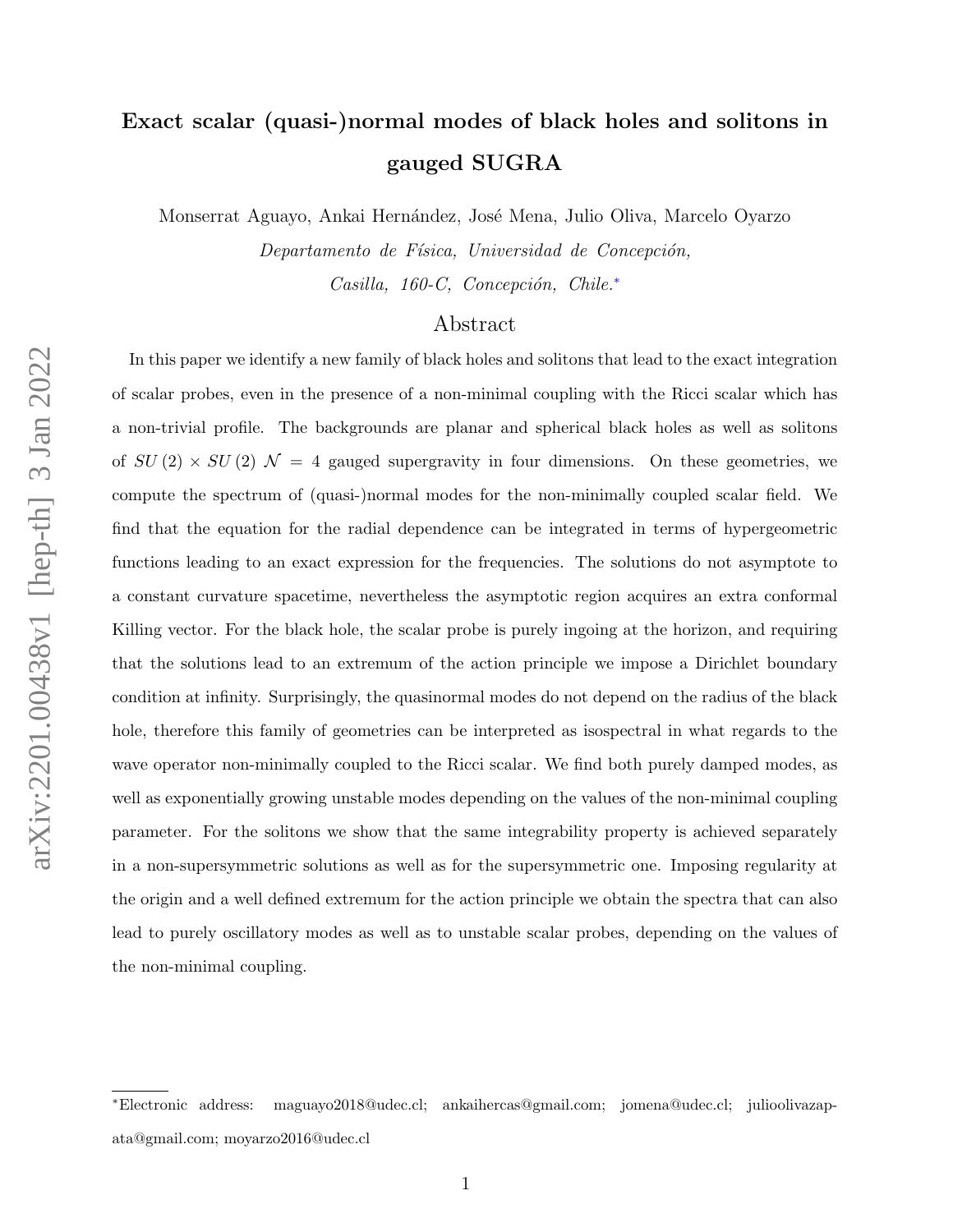#### I. INTRODUCTION

Quasinormal modes play a very important role both in astrophysical as well as in theoretical contexts. In the former, they dominate the ringdown dynamics of the final black hole obtained from the fusion of compact objects, and a direct measurement of the mode with the lowest damping helps obtaining the mass and angular momentum of the final object [\[1\]](#page-16-0). In the latter, black hole quasinormal modes, within the context of holography, allow for the computation of relaxation properties of the dual field theory living at the boundary of AdS [\[2\]](#page-16-1),[\[3\]](#page-16-2). It is well-known that even for simple black holes, as for example for Schwarzschild-(A)dS the computation of quasinormal modes relies on numerical techniques. These techniques are fully reliable, notwithstanding there are particular interesting cases where the spectrum of quasinormal frequencies can be found analytically which are useful to explore the relaxation properties of perturbations outside a black hole in an exact manner as one modifies the parameters that define the background geometry. A partial list of such cases is given by [\[4\]](#page-16-3)-[\[16\]](#page-17-0). In this paper, we identify a new family of black holes and solitons that allow for the exact integration of non-minimally coupled scalar probes, in the context of  $SU(2) \times SU(2) \mathcal{N} = 4$  gauged supergravity in four dimensions. This theory, also known as the Freedman-Schwarz [\[17\]](#page-17-1) model can be obtained from 10D supergravity compactified on  $S^3 \times S^3$  [\[18\]](#page-17-2), [\[19\]](#page-17-3). The action principle reads

$$
S = \int d^4x \sqrt{-g} \left[ \frac{R}{4} - \frac{1}{2} \partial_\mu \phi \partial^\mu \phi - \frac{1}{2} e^{4\phi} \partial_\mu a \partial^\mu a + \frac{e_A^2 + e_B^2}{8} e^{2\phi} - \frac{e^{-2\phi}}{4} \left( A^{i\mu\nu} A_{i\mu\nu} + B^{i\mu\nu} B_{i\mu\nu} \right) \right]
$$

$$
- \frac{\mathbf{a}}{4} \frac{\epsilon^{\mu\nu\rho\sigma}}{\sqrt{-g}} \left( A_{i\mu\nu} A^i_{\rho\sigma} + B_{i\mu\nu} B^i_{\rho\sigma} \right) \right]
$$
(1)

and the axion field a can consistently be set to zero provided the following equation of Pontryagin densities for the SU (2) gauge fields holds

<span id="page-1-0"></span>
$$
\epsilon^{\mu\nu\rho\sigma} \left( A_{i\mu\nu} A^i_{\ \rho\sigma} + B_{i\mu\nu} B^i_{\ \rho\sigma} \right) = 0 \ . \tag{2}
$$

The field strength for the gauge fields are given by

$$
A^i_{\mu\nu} = \partial_\mu A^i_\nu - \partial_\nu A^i_\mu + e_A \epsilon_{ijk} A^j_\mu A^k_\nu \quad \text{and} \quad B^i_{\mu\nu} = \partial_\mu B^i_\nu - \partial_\nu B^i_\mu + e_B \epsilon_{ijk} B^j_\mu B^k_\nu \,. \tag{3}
$$

In this work we will focus on the computation of quasinormal modes of scalar probes on black holes of this theory as well as on the computation of normal frequencies of the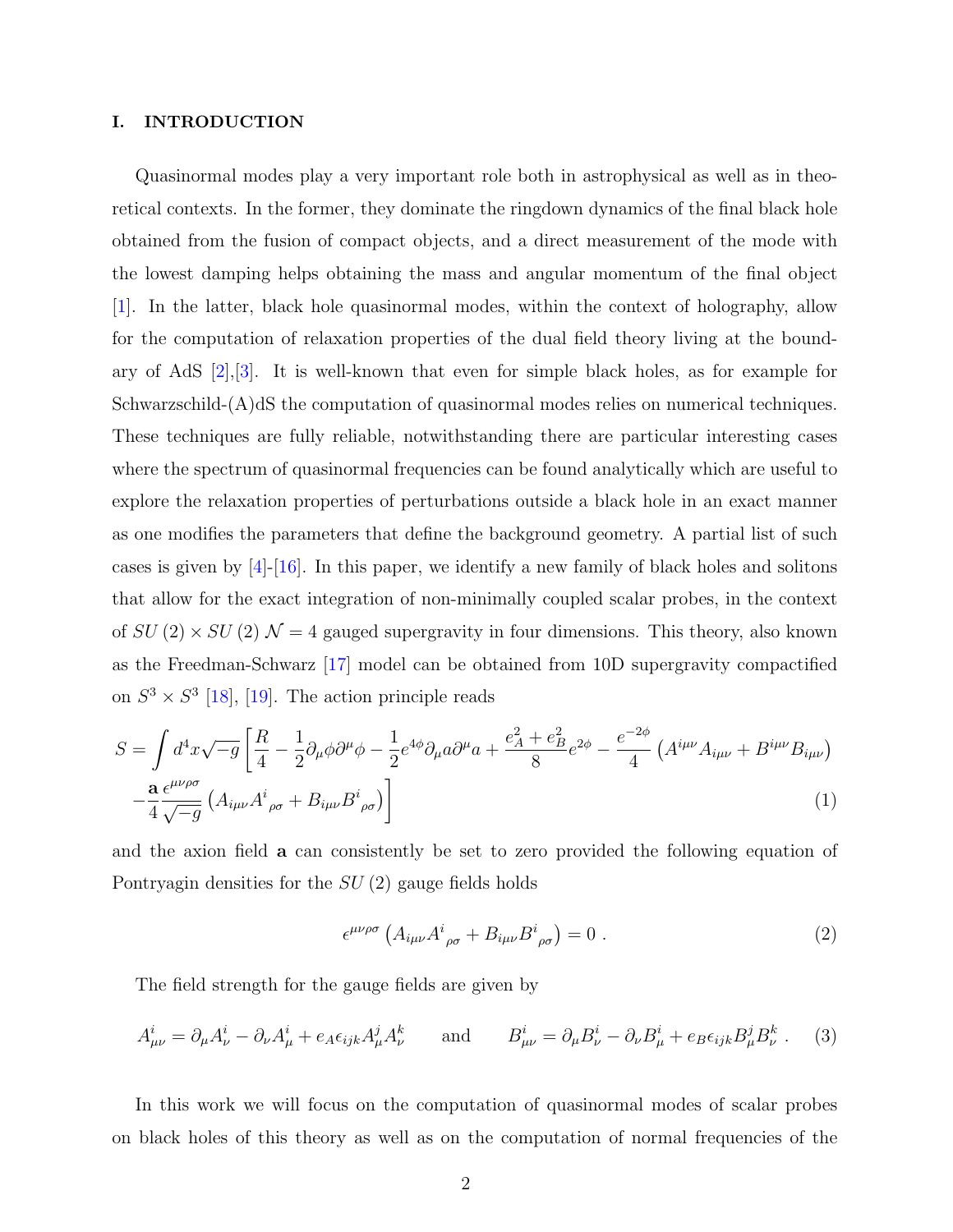same probe fields on the gravitational soliton recently constructed in [\[23\]](#page-17-4), both in the supersymmetric and non-supersymmetric cases. We will deal with solutions with vanishing axion field, and since the self-interaction of the dilaton does not have a local extremum, the solutions have an asymptotic structure that has less symmetry than a maximally symmetric spacetime, although we will see the emergence of an asymptotic conformal Killing vector.

### II. SCALAR PROBES ON BLACK HOLES

The two families of black holes we will be interested in this section were constructed in [\[20\]](#page-17-5). The metric in both cases, namely spherical and planar, reads

<span id="page-2-0"></span>
$$
ds^{2} = -\alpha r^{2} \left( 1 - \frac{r_{+}^{2}}{r^{2}} \right) dt^{2} + \frac{dr^{2}}{\alpha \left( 1 - \frac{r_{+}^{2}}{r^{2}} \right)} + r^{2} d\Sigma_{2}^{2} , \qquad (4)
$$

where  $\Sigma_2$  is a two-dimensional Euclidean manifold of constant curvature  $\gamma = +1, 0$ .

In the spherically symmetric case,  $\gamma = +1$  and  $d\Sigma_2^2 = d\theta^2 + \sin^2 \theta d\varphi^2$  is the line element of the round two-sphere, while the constant  $\alpha$ , the dilaton and gauge fields read

$$
\alpha = \frac{1}{2} \left( e_A^2 + e_B^2 \right) \left( H_A^2 + H_B^2 \right) + \frac{1}{4} \,, \tag{5}
$$

$$
\phi(r) = -\ln\left(\frac{r}{2\sqrt{H_A^2 + H_B^2}}\right) \,,\tag{6}
$$

$$
A_{[1]}^i = -H_A \cos\theta d\varphi \delta_3^i \t\t(7)
$$

$$
B_{[1]}^i = -H_B \cos\theta d\varphi \delta_3^i \tag{8}
$$

In the planar case,  $\gamma = 0$ ,  $d\Sigma_2^2 = dx^2 + dy^2$  the gauge fields vanish and

$$
\alpha = \frac{e_A^2 + e_B^2}{8} \tag{9}
$$

$$
\phi(r) = -\ln(r) \tag{10}
$$

The black holes [\(4\)](#page-2-0) approach the background

<span id="page-2-1"></span>
$$
ds_{\text{back}}^2 = -\alpha r^2 dt^2 + \frac{dr^2}{\alpha} + r^2 d\Sigma_2^2 , \qquad (11)
$$

with the following asymptotic behavior

$$
\delta g_{tt} = \mathcal{O}(1), \, \delta g_{rr} = \mathcal{O}(r^{-2}) \quad . \tag{12}
$$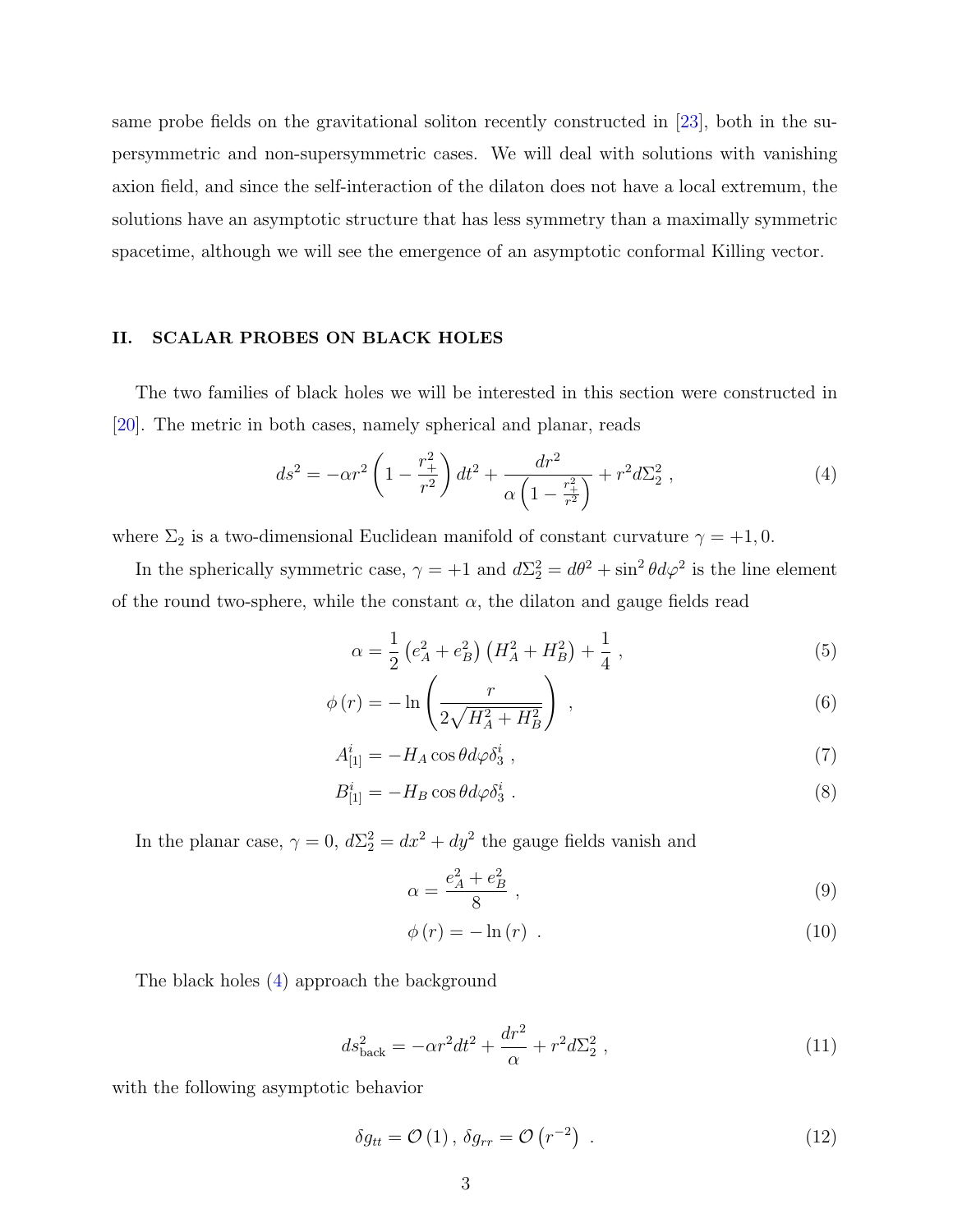Notice that the background [\(11\)](#page-2-1) has an extra conformal Killing vector generated by  $r \to \lambda r$ . The temperature of this black hole has the intriguing property of being independent of the  $r_{+}$ , namely a constant, and it is given by

$$
T = \frac{\alpha}{2\pi} \ . \tag{13}
$$

As we show below, a similar feature occurs with the quasinormal frequencies of the nonminimally coupled scalar on this geometry, which do not depend on  $r_{+}$ , leading to isospectral geometries in what regards to such operator. Wald's formula for the entropy yields

$$
S = \frac{A}{4G} = \pi r_+^2 \text{Vol}(\Sigma) \tag{14}
$$

where  $Vol(\Sigma)$  is the volume of the Euclidean manifold  $\Sigma_2$  and we have normalized the Einstein term in the action [\(1\)](#page-1-0) such that  $G = (4\pi)^{-1}$ . First law

$$
dM = TdS \t{, \t(15)}
$$

provides the following value for the mass of the black hole

$$
M = \frac{\alpha r_+^2 \text{Vol}(\Sigma)}{2} \,. \tag{16}
$$

Here, as an avatar for the study of the stability of these black holes, we will consider a real scalar probe, coupled to the Ricci scalar in a non-minimal manner:

<span id="page-3-0"></span>
$$
\Box \Phi - \xi R \Phi = 0 \tag{17}
$$

on the background [\(4\)](#page-2-0).

Given the local isometries of the spacetime, the scalar probe admits a mode separation which is given by

<span id="page-3-1"></span>
$$
\Phi(t, r, y^i) = \text{Re}\left(\int d\omega \sum_{A} e^{-i\omega t} H_{\omega, A}(r) Y_A(y)\right) ,\qquad (18)
$$

where  $y^i$  are the coordinates on the Euclidean manifold  $\Sigma_2$  and  $Y_k(y)$  are harmonic function on such manifold, which are labeled by the multi-index  $A$ . Concretely, for the spherically symmetric case the harmonic functions are standard spherical harmonics, namely  $A = \{l, m\}$ and they fulfil

$$
\nabla_{S^2}^2 Y_{l,m} = -k^2 Y_{l,m} = -l(l+1) Y_{l,m} , \qquad (19)
$$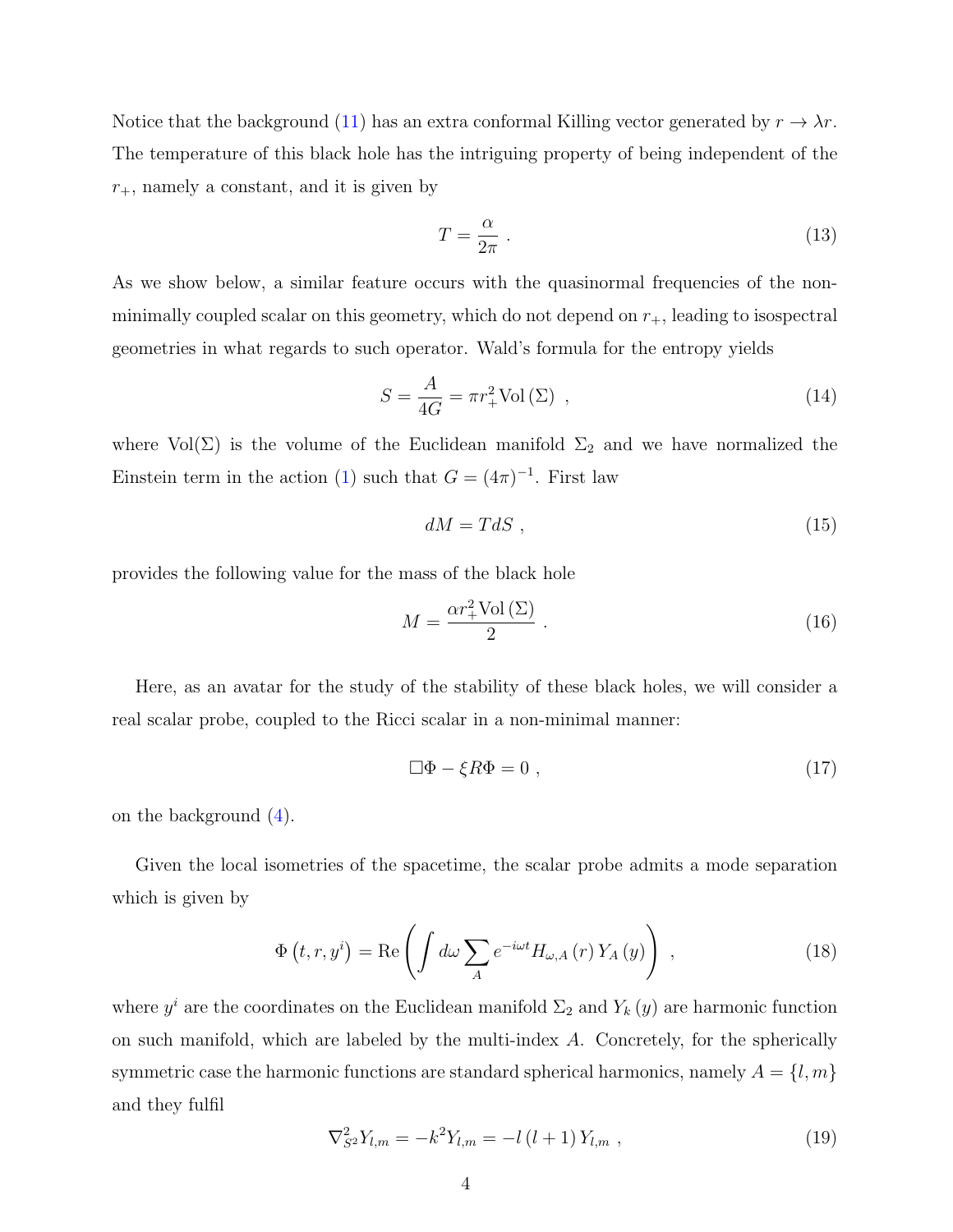while for the planar case, the harmonic functions are trivially given by plane waves of the form

$$
Y_A = Y_{\vec{k}} = Ce^{-i\vec{k}\cdot\vec{y}}\,,\tag{20}
$$

which fulfil

$$
\nabla_{R^2} Y_{\vec{k}} = -k^2 Y_{\vec{k}} = -\left(k_1^2 + k_2^2\right) Y_{\vec{k}} \tag{21}
$$

Hereafter, for brevity we introduce the notation  $H_{\omega,A}(r) = H(r)$ .

Notice that since the Ricci scalar of the spacetime has a non-trivial radial profile

$$
R = \frac{2\gamma - 6\alpha}{r^2} - \frac{2\alpha r_+^2}{r^4} \,,\tag{22}
$$

the non-minimal coupling term in [\(17\)](#page-3-0) cannot be seen as an effective mass term. In spite of this fact, we will show that the equation for the radial profile of the scalar probe  $H(r)$  can be solved in an exact manner in terms of hypergeometric functions.

Introducing the separation [\(18\)](#page-3-1) on the scalar field equation [\(17\)](#page-3-0) as a probe field on the black hole metric [\(4\)](#page-2-0), after performing the change of variables

$$
r = \frac{r_+}{(1-x)^{1/2}} \tag{23}
$$

which maps the region of outer communication  $r \in [r_{+}, +\infty[$  to  $x \in [0,1],$  leads to the following equation for the radial profile

$$
\frac{d^2H(x)}{dx^2} + \frac{1}{x}\frac{dH(x)}{dx} + \left(\frac{\omega^2}{4\alpha^2 x^2 (1-x)^2} - \frac{k^2}{4\alpha x (1-x)^2} - \frac{(\alpha x - 4\alpha + \gamma)}{2\alpha x (1-x)^2} \xi\right) H(x) = 0. \tag{24}
$$

Remarkably, this equation admits a solution in terms of hypergeometric functions. After imposing ingoing boundary condition at the horizon one obtains

<span id="page-4-0"></span>
$$
H(x) = C_1 x^{-\frac{i\omega}{2\alpha}} (1-x)^{\frac{\alpha + \sqrt{(1-6\xi)\alpha^2 + 2\xi\alpha\gamma + \alpha k^2 - \omega^2}}{2\alpha}} F(a_1, b_1, c_1, x) , \qquad (25)
$$

with

$$
a_1 = \frac{1}{2} - \frac{i\omega}{2\alpha} - \frac{\sqrt{2\xi}}{2} + \frac{\sqrt{(1 - 6\xi)\alpha^2 + 2\xi\alpha\gamma + \alpha k^2 - \omega^2}}{2\alpha},
$$
\n(26)

$$
b_1 = \frac{1}{2} - \frac{i\omega}{2\alpha} + \frac{\sqrt{2\xi}}{2} + \frac{\sqrt{(1 - 6\xi)\alpha^2 + 2\xi\alpha\gamma + \alpha k^2 - \omega^2}}{2\alpha},
$$
\n(27)

$$
c_1 = 1 - \frac{i\omega}{\alpha} \tag{28}
$$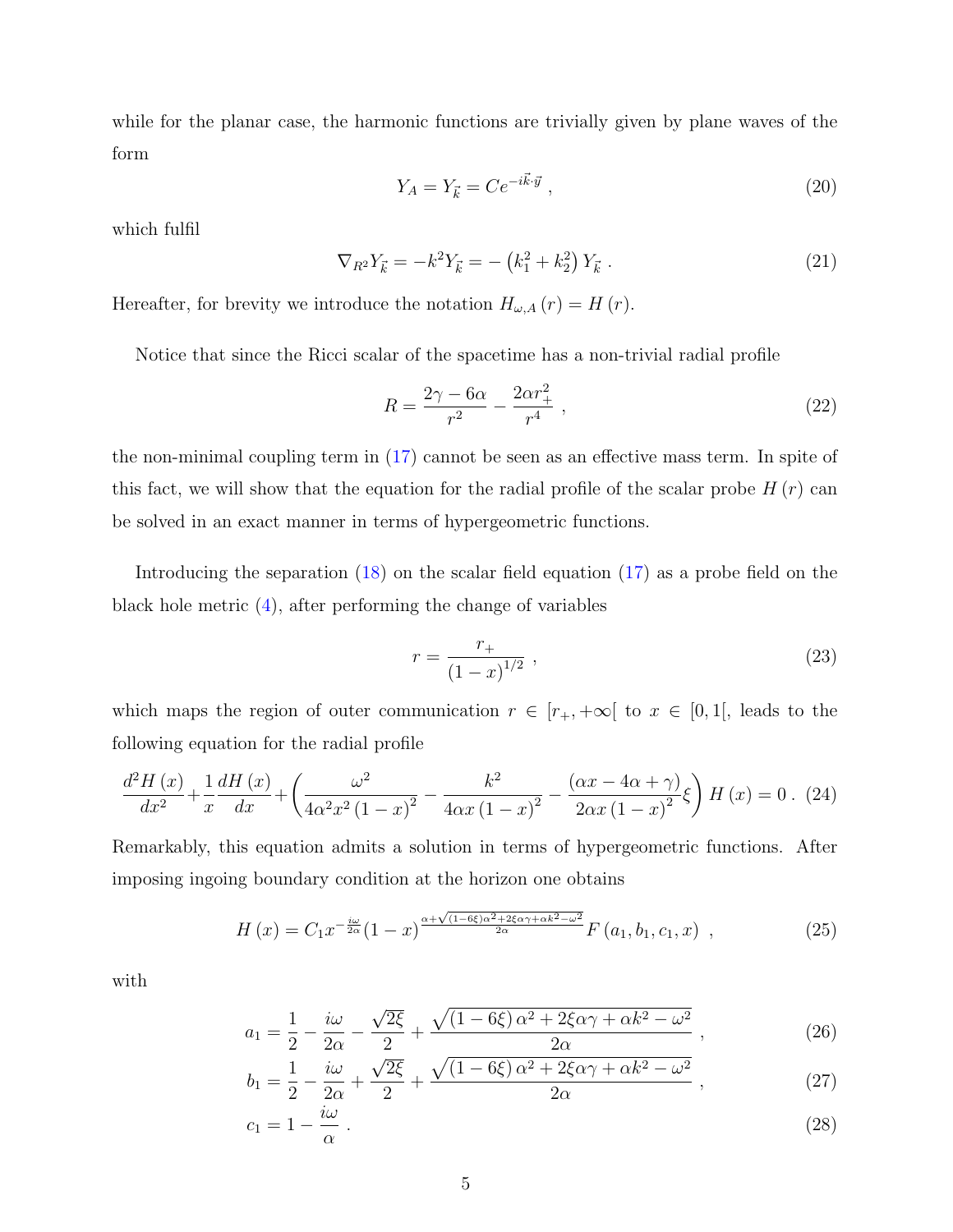Using Kummer identities, the ingoing solution [\(25\)](#page-4-0) can be rewritten as

$$
H(x) = C_1 x^{-\frac{i\omega}{2\alpha}} (1-x)^{\frac{\alpha+\sqrt{(1-6\xi)\alpha^2+2\xi\alpha\gamma+\alpha k^2-\omega^2}}{2\alpha}} \left[ \frac{\Gamma(c_1) \Gamma(c_1-a_1-b_1)}{\Gamma(c_1-a_1) \Gamma(c_1-b_1)} F(a_1, b_1, a_1+b_1+1-c_1, 1-x) + (1-x)^{c_1-a_1-b_1} \frac{\Gamma(c_1) \Gamma(a_1+b_1-c_1)}{\Gamma(a_1) \Gamma(b_1)} F(c_1-a_1, c_1-b_1, 1+c_1-a_1-b_1, 1-x) \right],
$$
\n(29)

which near infinity, as a function of the radial coordinate  $r$ , leads to

<span id="page-5-0"></span>
$$
H(r) \sim_{r \to \infty} \frac{A_{bh}}{r^{\eta_+}} \left( 1 + O\left(\frac{1}{r}\right) \right) + \frac{B_{bh}}{r^{\eta_-}} \left( 1 + O\left(\frac{1}{r}\right) \right)
$$
(30)

where

$$
A_{bh} = \frac{\Gamma(c_1)\Gamma(c_1 - a_1 - b_1)}{\Gamma(c_1 - a_1)\Gamma(c_1 - b_1)},
$$
\n(31)

<span id="page-5-1"></span>
$$
B_{bh} = \frac{\Gamma(c_1) \Gamma(a_1 + b_1 - c_1)}{\Gamma(a_1) \Gamma(b_1)} , \qquad (32)
$$

and

$$
\eta_{\pm} = 1 \pm \sqrt{(1 - 6\xi) + \frac{(2\gamma\xi + k^2)}{\alpha} - \frac{\omega^2}{\alpha^2}}.
$$
\n(33)

This implies that different modes will have polynomial asymptotic expansions at infinity in the radial coordinate, with an exponent that is frequency dependent. This is in contrast with the asymptotically flat case for which  $R(r) \sim e^{\pm i\omega r}$ , and with the asymptotically AdS case for which  $\eta_{\pm} = \Delta_{\pm}$  being independent of both the angular momentum k and the frequency  $\omega$ . Since in general  $\omega \in \mathbb{C}$ , in order to understand the possible boundary conditions at infinity, we will require the action principle to attain an extremum on the family of solutions that are ingoing at the horizon. The action principle leading to [\(17\)](#page-3-0) reads

<span id="page-5-2"></span>
$$
I = \int d^4x \sqrt{-g} \left( -\frac{1}{2} \nabla_\mu \Phi \nabla^\mu \Phi - \frac{1}{2} \xi R \Phi^2 \right) , \qquad (34)
$$

and its on-shell variation with respect to the scalar field leads to the boundary term

<span id="page-5-3"></span>
$$
\delta I = -\int_M d^4x \sqrt{-g} \nabla_\mu (\nabla^\mu \Phi \delta \Phi) = -\int_{\partial M} d^3x \sqrt{-\gamma} \hat{n}_\mu \nabla^\mu \Phi \delta \Phi , \qquad (35)
$$

where  $\gamma$  is the determinant of the induced metric on the boundary, while  $\hat{n}_{\mu}$  is its unit normal vector. The boundary is the union of the spatial surfaces at  $t = t_i$  and  $t = t_f$ , with the surface  $r = r_0$  with  $r_0 \to \infty$ . As usual, the contribution of the former vanish since we impose  $\delta\Phi(t_i, r, y) = \delta\Phi(t_f, r, y) = 0$ , while the latter leads to

$$
-\lim_{r_0 \to \infty} r^3 \partial_r H \delta H|_{r=r_0} = \lim_{r_0 \to \infty} \frac{\eta_+ A_{bh}^2}{r^{2\eta_+ - 2}} + \frac{\eta_- B_{bh}^2}{r^{2\eta_- - 2}} + \frac{A_{bh} B_{bh} (\eta_+ + \eta_-)}{r^{\eta_+ + \eta_- - 2}} \Big|_{r=r_0} \delta C_1 \tag{36}
$$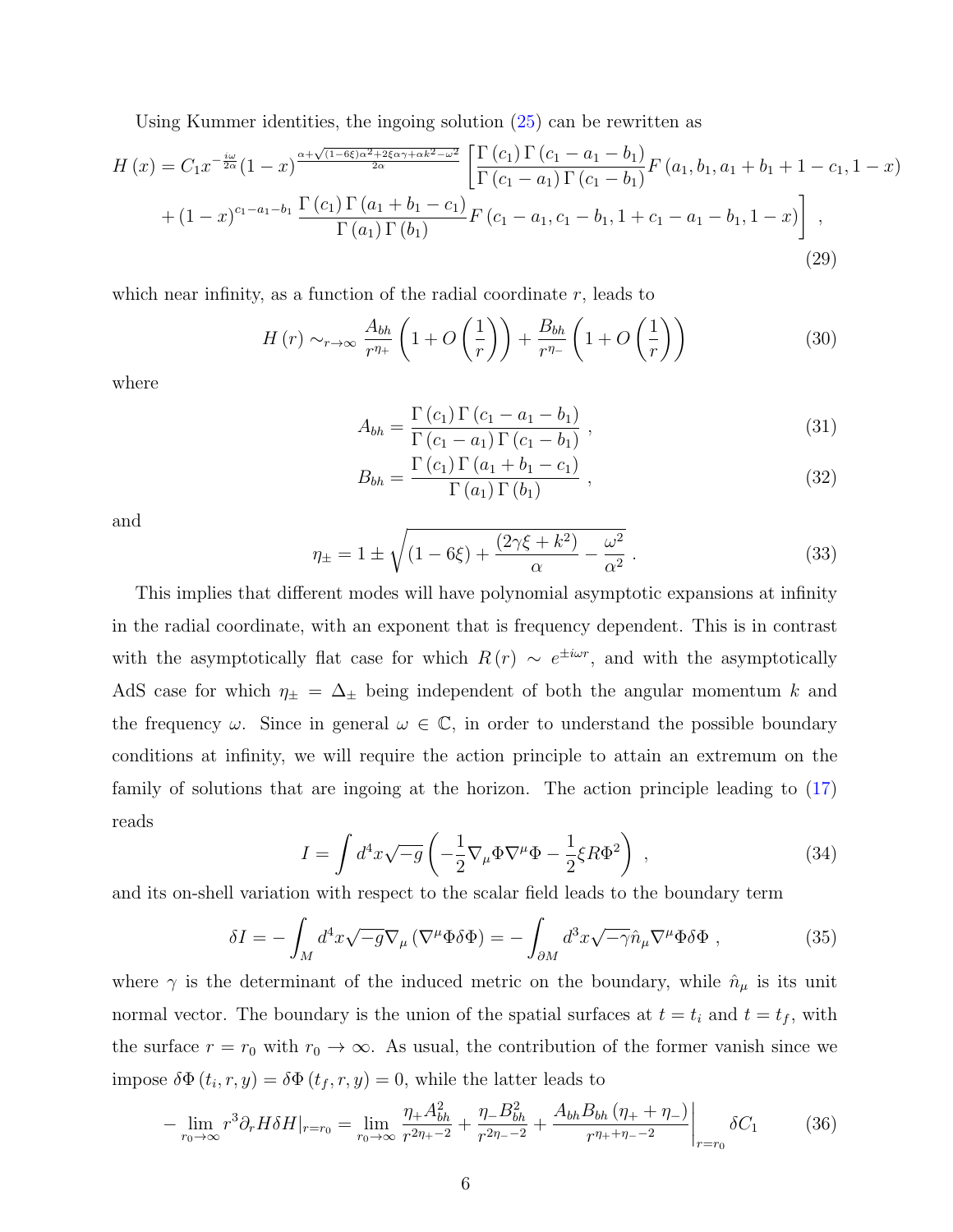One can check that  $\eta_+ + \eta_- - 2$  vanishes, while Re  $(2\eta_- - 2) < 0$  and Re  $(2\eta_+ - 2) > 0$  on the whole complex  $\omega$ -plane, therefore in order to obtain a genuine extremum of the on-shell action principle on the ingoing solution at the horizon, we need to impose  $B_{bh} = 0$ . From the view point of the asymptotic expansion [\(30\)](#page-5-0), this corresponds to a Dirichlet boundary condition. Considering the expression for  $B_{bh}$  in [\(32\)](#page-5-1) we obtain the following two equations for the spectrum

$$
a_1 = \frac{1}{2} - \frac{i\omega}{2\alpha} - \frac{\sqrt{2\xi}}{2} + \frac{\sqrt{(1 - 6\xi)\alpha^2 + 2\xi\alpha\gamma + \alpha k^2 - \omega^2}}{2\alpha} = -p \text{ with } p = 0, 1, 2, \dots, \quad (37)
$$

$$
b_1 = \frac{1}{2} - \frac{i\omega}{2\alpha} + \frac{\sqrt{2\xi}}{2} + \frac{\sqrt{(1 - 6\xi)\alpha^2 + 2\xi\alpha\gamma + \alpha k^2 - \omega^2}}{2\alpha} = -q \text{ with } q = 0, 1, 2, \dots. \tag{38}
$$

Equation [\(37\)](#page-6-0) leads to the following purely imaginary spectrum

<span id="page-6-2"></span>
$$
\omega_p = -\frac{\left((2\gamma - 8\alpha)\,\xi + 2\sqrt{2\xi}\,(1+2p)\,\alpha - 4p\,(1+p)\,\alpha + k^2\right)\left(1 + 2p + 2^{1/2}\xi^{1/2}\right)}{4\xi - 2(1+2p)^2}i\;, \tag{39}
$$

which is a valid solution of  $(37)$  provided

<span id="page-6-4"></span><span id="page-6-1"></span><span id="page-6-0"></span>
$$
\nu_p := \frac{\left(1 - 4\xi + (2p + 1)^2\right)\alpha + 2\gamma\xi + k^2 - 2(2p + 1)\alpha\sqrt{2\xi}}{4\left(1 + 2p - \sqrt{2\xi}\right)\alpha} < 0.
$$
 (40)

On the other hand, equation [\(38\)](#page-6-1) leads to the following set of frequencies

<span id="page-6-3"></span>
$$
\omega_q = -\frac{((2\gamma - 8\alpha)\xi - 2\sqrt{2\xi}(1 + 2q)\alpha - 4q(1 + q)\alpha + k^2)(1 + 2q - \sqrt{2\xi})}{4\xi - 2(1 + 2q)^2}i\,,\tag{41}
$$

which is instead a valid solution of  $(38)$  provided

<span id="page-6-5"></span>
$$
\nu_q := \frac{\left(1 - 4\xi + (2p + 1)^2\right)\alpha + 2\gamma\xi + k^2 + 2(2p + 1)\alpha\sqrt{2\xi}}{4\left(1 + 2p + \sqrt{2\xi}\right)\alpha} < 0.
$$
 (42)

It can be checked that both spectra [\(39\)](#page-6-2) and [\(41\)](#page-6-3), in the "s-wave" case  $(k^2 = 0)$  lead purely imaginary frequencies with negative imaginary part. The conditions [\(40\)](#page-6-4) and [\(42\)](#page-6-5) restrict the values of the non-minimal coupling parameter that lead to non-trivial spectra. An exhaustive exploration of these spectra is beyond the scope of this work, nevertheless, for the spherically symmetric black holes, with  $k^2 = l(l+1) = 2$  we find a range of values of the non-minimal coupling  $\xi$  leading to unstable modes coming from the spectrum [\(39\)](#page-6-2) when  $p = 0$ . Figure 1 depicts both Im  $(\omega_p)$  and  $\nu_p$  from [\(39\)](#page-6-2) and [\(40\)](#page-6-4), respectively for a certain range of the non-minimal coupling, showing the presence of valid modes with Im  $(\omega_p) > 0$ , therefore unstable. Notice that there is a valid mode for which  $\omega = 0$ , which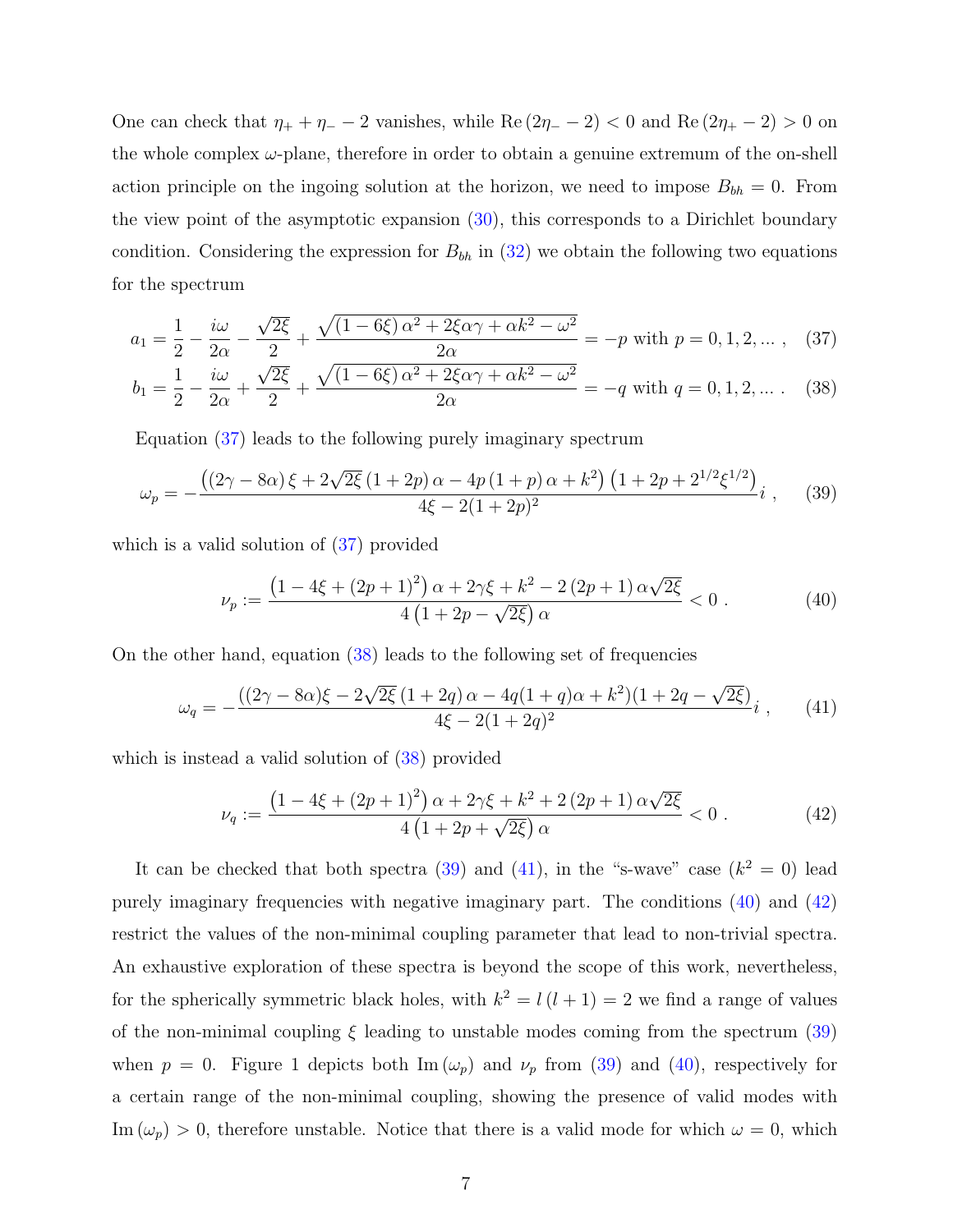

FIG. 1: Frequency  $\omega_p$  and  $\nu_p$  on the spherically symmetric black hole  $\gamma = 1$ , for the non-minimally coupled scalar with non-minimal coupling  $\xi$ , on the mode with  $p = 0$  and angular momentum  $l = 1$ . The allowed modes correspond to values of  $\xi$  such that  $\nu_p < 0$ . The modes with frequencies with positive imaginary part are unstable. In consequence, stability sets an upper bound on the value of the non-minimal coupling parameter.

can be interpreted as a static scalar cloud [\[21\]](#page-17-6). The existence of these static solutions are usually interpreted as smoking guns for the existence of a new branch of solutions in which the probe becomes fully backreacting (see e.g. [\[22\]](#page-17-7)). Notice that in our case, the would-be static backreacting solution might be non-spherically symmetric since  $l = 1$ .

We can see from equations  $(40)$  and  $(42)$  that for a massless, minimally coupled scalar, namely for  $\xi = 0$ , it is not possible to fulfill the boundary conditions and there are no quasinormal modes of such massless scalar probe fields on the black hole background. This situation is similar to what occurs for a massless scalar probe on the asymptotically locally flat, static black holes in New Massive Gravity [\[15\]](#page-17-8). In the present case, a non-vanishing value of the non-minimal coupling allows for non-trivial quasinormal modes, provided [\(40\)](#page-6-4) and  $(42)$  are fulfilled. It is very interesting to notice that such quasinormal frequencies do not depend on the black hole mass  $M = M(r_{+})$ , and therefore all the black holes in the family [\(4\)](#page-2-0) for different values of  $r_{+}$  are isospectral in what regards the quasinormal modes of the non-minimally coupled scalars. Notice that this is the case both, in the spherically symmetric and planar cases recovered by setting  $\gamma = 1$  and  $\gamma = 0$ , respectively.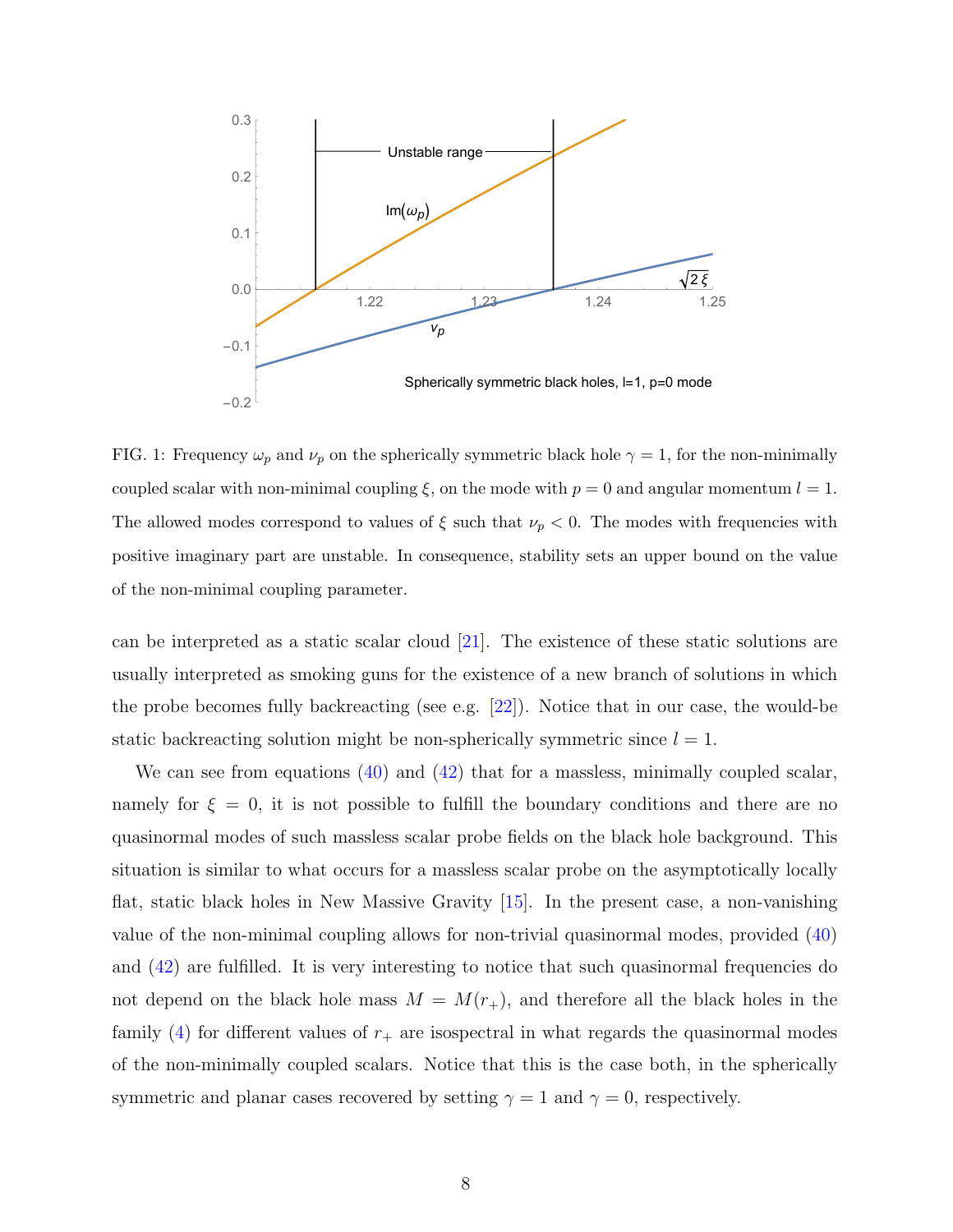It is also illuminating to rewrite the second order equation for the radial profile of the nonminimally coupled scalar probe in a Schroedinger-like form. This is achieved by introducing the tortoise coordinate  $r_*$  for the metric  $(4)$ 

$$
r_* = \frac{1}{2\alpha} \ln \left( r^2 - r_+^2 \right) \to r = \sqrt{r_+^2 + e^{2\alpha r_*}} \,, \tag{43}
$$

which maps  $r \in ]r_+,\infty[$  to the whole real line, i.e.  $r_* \in ]-\infty, +\infty[$ . Notice that we have been able to explicitly solve r in terms of  $r_*,$  which is not possible for Schwarzschild black hole. Using this fact, we can obtain the potential of the Schroedinger-like equation explicitly in terms of  $r_{\ast}$ . Introducing

$$
F\left(r\right) = \frac{H\left(r\right)}{r} \,,\tag{44}
$$

leads to

$$
-\frac{d^2F}{dr_*^2} + U(r_*)F = \omega^2 F , \qquad (45)
$$

with

$$
U(r_{*}) = \frac{\alpha \left[r_{+}^{2} \left(2 \left(1 - 4 \xi\right) \alpha + 2 \gamma \xi + k^{2}\right) e^{2 \alpha r_{*}} + e^{4 \alpha r_{*}} \left(\left(1 - 6 \xi\right) \alpha + 2 \gamma \xi + k^{2}\right)\right]}{\left(r_{+}^{2} + e^{2 \alpha r_{*}}\right)^{2}}.
$$
 (46)

Notice that this potential always vanishes in the near horizon region, namely when  $r_* \to -\infty$ . Even more, when  $\xi = 0$  as  $r_* \to \infty$  the potential approaches a positive constant and has a Heviside-like shape, being a monotonically increasing function of  $r_*$ . As mentioned above, for the minimally coupled case it is impossible to find quasinormal modes, which is consistent with the basic fact that Schroedinger equation on a Heviside potential cannot have solutions that approach zero at  $x \to \infty$  and that represent purely "outgoing" modes travelling towards the left as  $x \to -\infty$ .

In what follows we move to the problem of computing the spectrum for a non-minimally coupled scalar probe on the gravitational solitons recently constructed in [\[23\]](#page-17-4) in  $\mathcal{N} = 4$  $SU(2) \times SU(2)$  gauged supergravity, both in the supersymmetric and non-supersymmetric cases.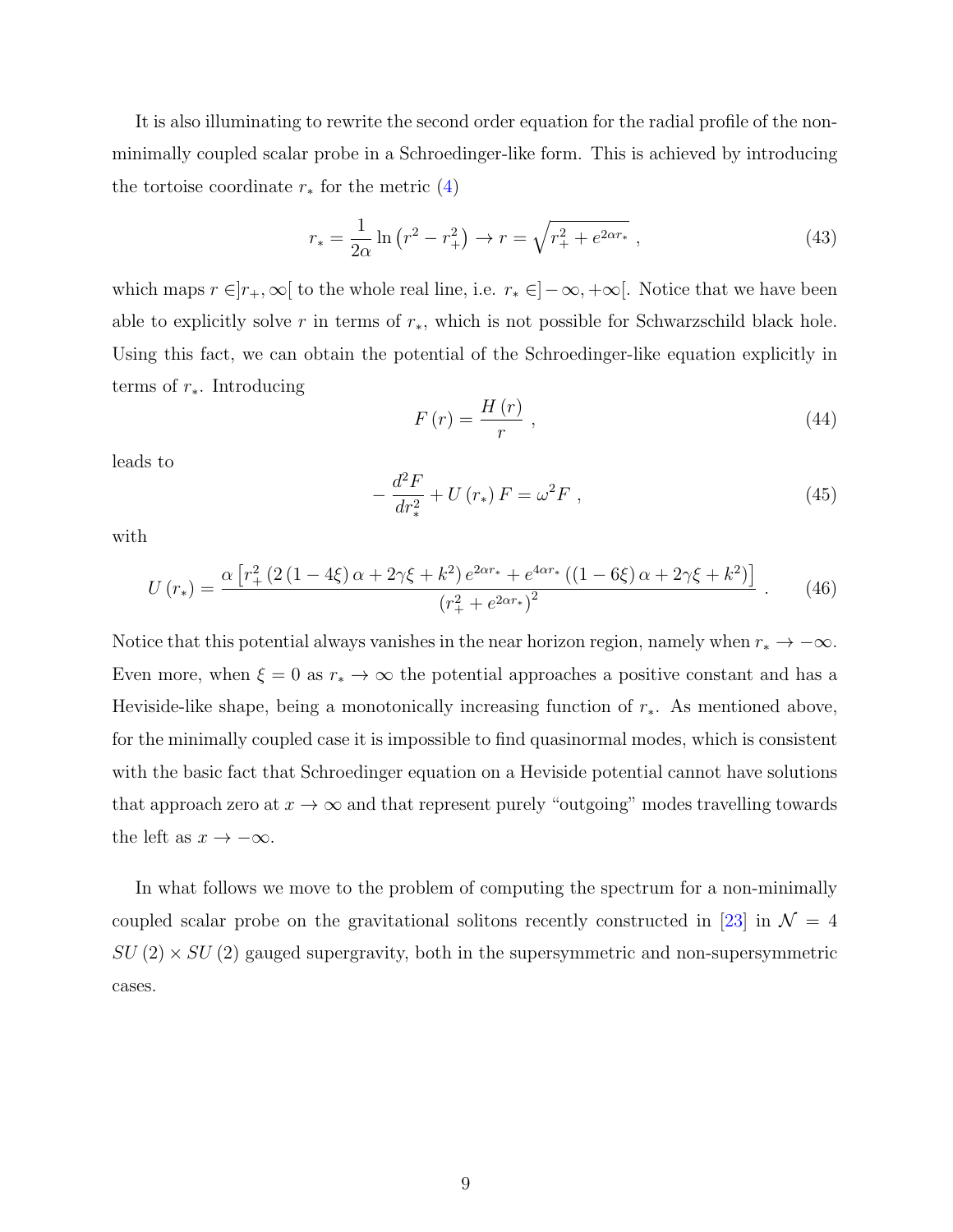#### III. SPECTRUM OF PROBE SCALARS ON SOLITONS

As shown in [\[23\]](#page-17-4),  $\mathcal{N} = 4$   $SU(2) \times SU(2)$  gauged supergravity has the following soliton solution

<span id="page-9-0"></span>
$$
ds^{2} = -\rho dt^{2} + g(\rho) d\varphi^{2} + \frac{d\rho^{2}}{g(\rho)} + \rho dy^{2} , \qquad (47)
$$

where

$$
g(\rho) = \alpha \left( \rho - m - \frac{q^2}{\rho} \right) , \qquad (48)
$$

m and q being integration constants,  $\alpha$  is related with the gauge couplings and  $\varphi$  is identified with period  $\beta_{\varphi}$  given by

$$
\beta_{\varphi} = \frac{4\pi}{g'(\rho_0)} \tag{49}
$$

Here  $g(\rho_0) = 0$ ,  $\rho \ge \rho_0$  and the constants  $\alpha$ , q, the gauge fields and the dilaton are given by

$$
\alpha = \frac{1}{2} \left( e_A^2 + e_B^2 \right) , \qquad q^2 = \frac{8 \left( Q_A^2 + Q_B^2 \right)}{e_A^2 + e_B^2} , \tag{50}
$$

$$
A_{[1]}^i = \frac{Q_A}{\rho} d\varphi \delta_3^i , \qquad B_{[1]}^i = \frac{Q_B}{\rho} d\varphi \delta_3^i , \qquad (51)
$$

$$
\phi(r) = -\frac{1}{2}\ln \rho \tag{52}
$$

For general values of the integration constants  $m$  and  $q$ , the non-minimally coupled scalar probe does not admit a solution in a closed form. Nevertheless, for the case  $q = 0$  and m arbitrary, as well as for the case  $m = 0$  and q arbitrary, the non-minimally coupled scalar field can indeed be solved in terms of hypergeometric functions, consequently boundary conditions can be imposed in a closed manner, leading to a discrete set of frequencies. Hereafter we refer to these special cases as soliton-1 and soliton-2, which are defined by the metric [\(47\)](#page-9-0), with  $g(\rho)$  given by

<span id="page-9-2"></span>
$$
g_{sol1}(\rho) = \alpha (\rho - m) \quad , \tag{53}
$$

$$
g_{sol2}(\rho) = \alpha \left(\rho - \frac{q^2}{\rho}\right) , \qquad (54)
$$

respectively.The soliton-2 spacetime leads to a supersymmetric configuration that preserves 1/4 of the supersymmetry [\[23\]](#page-17-4).

Defining  $\varphi = \frac{\beta_{\varphi}}{2\pi}$  $\frac{\beta\varphi}{2\pi}\phi$ , the coordinate  $\phi$  will have period  $2\pi$ , and the metric [\(47\)](#page-9-0) reduces to

<span id="page-9-1"></span>
$$
ds^{2} = -\rho dt^{2} + \frac{\beta_{\varphi}^{2}}{4\pi^{2}} g\left(\rho\right) d\phi^{2} + \frac{d\rho^{2}}{g\left(\rho\right)} + \rho dy^{2} . \tag{55}
$$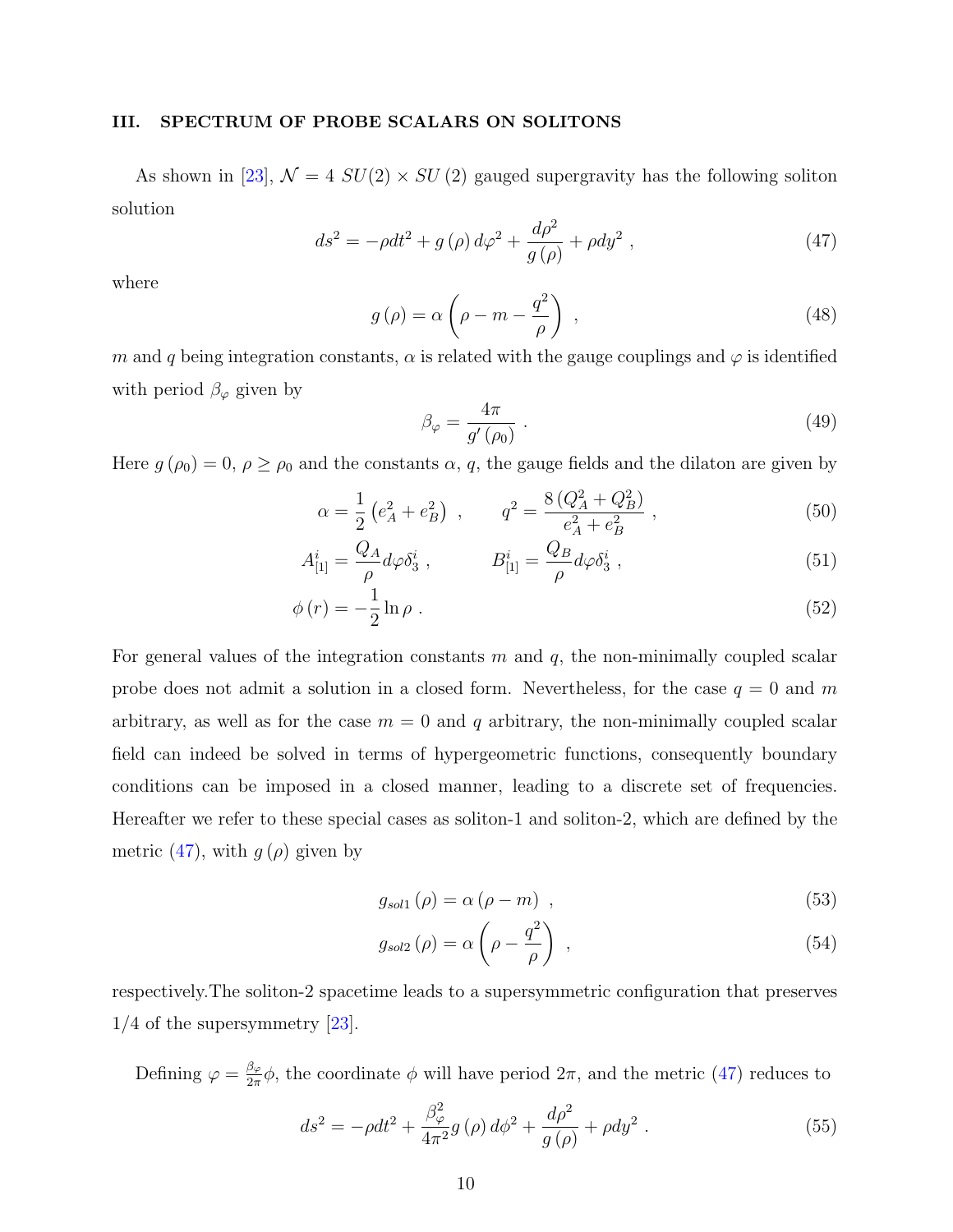Given the isometries of this spacetime we write the following separation ansatz for a scalar probe

$$
\Phi = \text{Re}\left(\sum_{n} \int d\omega dk e^{-i\omega t + iky + in\phi} H_{\omega,k,n}(\rho)\right) \tag{56}
$$

The Ricci scalar of [\(55\)](#page-9-1) has a non-trivial profile and it is given by

$$
R = \frac{g(\rho)}{2\rho^2} - g''(\rho) - \frac{2g'(\rho)}{\rho} \ . \tag{57}
$$

Introducing the notation  $H_{\omega,k,n}(\rho) = H(\rho)$ , the equation for the non-minimally coupled scalar

$$
\Box \Phi - \xi R \Phi = 0 \tag{58}
$$

leads to the following ODE for the radial dependence

$$
2\rho^2 g^2 \beta_\varphi^2 H'' + 2g\rho \beta_\varphi^2 (g\rho)' H' + (g\beta_\varphi^2 (2g''\rho^2 + 4g'\rho - g) \xi - 2\rho (4\pi^2 n^2 \rho + g\beta_\varphi^2 (k^2 - \omega^2))) H = 0.
$$
\n(59)

Here the prime denotes derivative with respect to  $\rho$ . In what follows we analyze this equation for both soliton-1 and soliton-2 spacetimes, separately.

#### A. Non-supersymmetric soliton

For the family of solitons defined by the function soliton-1 in [\(53\)](#page-9-2), we have  $\rho_0 = m$ , and  $g'(\rho_0) = \alpha$ , therefore  $\beta_\varphi = \frac{4\pi}{\alpha}$  $\frac{d\pi}{\alpha}$ . Introducing the coordinate x such that

$$
\rho = \frac{\rho_0}{1 - x} \,,\tag{60}
$$

which maps  $\rho \in [\rho_0, \infty]$  to  $x \in [0, 1]$ , leads to an equation for the radial profile that can be integrated in terms of hypergeometric functions. Imposing regularity at the origin  $\rho = \rho_0$  $(x = 0)$  leads to the following solution

<span id="page-10-0"></span>
$$
H\left(\rho\left(x\right)\right) = C_1 x^{\frac{|n|}{2}} \left(1 - x\right)^{\frac{1}{2}\left(1 - \sqrt{(1 - 6\xi) + n^2 + \frac{4(k^2 - \omega^2)}{\alpha}}\right)} F\left(\alpha_1, \beta_1, \gamma_1, x\right) ,\tag{61}
$$

with

$$
\alpha_1 = \frac{1}{2} \left( 1 + |n| + \sqrt{2\xi} \right) - \frac{1}{2} \sqrt{\left( 1 - 6\xi + n^2 \right) + \frac{4 \left( k^2 - \omega^2 \right)}{\alpha}} \,,\tag{62}
$$

$$
\beta_1 = \frac{1}{2} \left( 1 + |n| - \sqrt{2\xi} \right) - \frac{1}{2} \sqrt{(1 - 6\xi + n^2) + \frac{4(k^2 - \omega^2)}{\alpha}} ,\qquad(63)
$$
  

$$
\gamma_1 = 1 + |n| .
$$

$$
f_{\rm{max}}
$$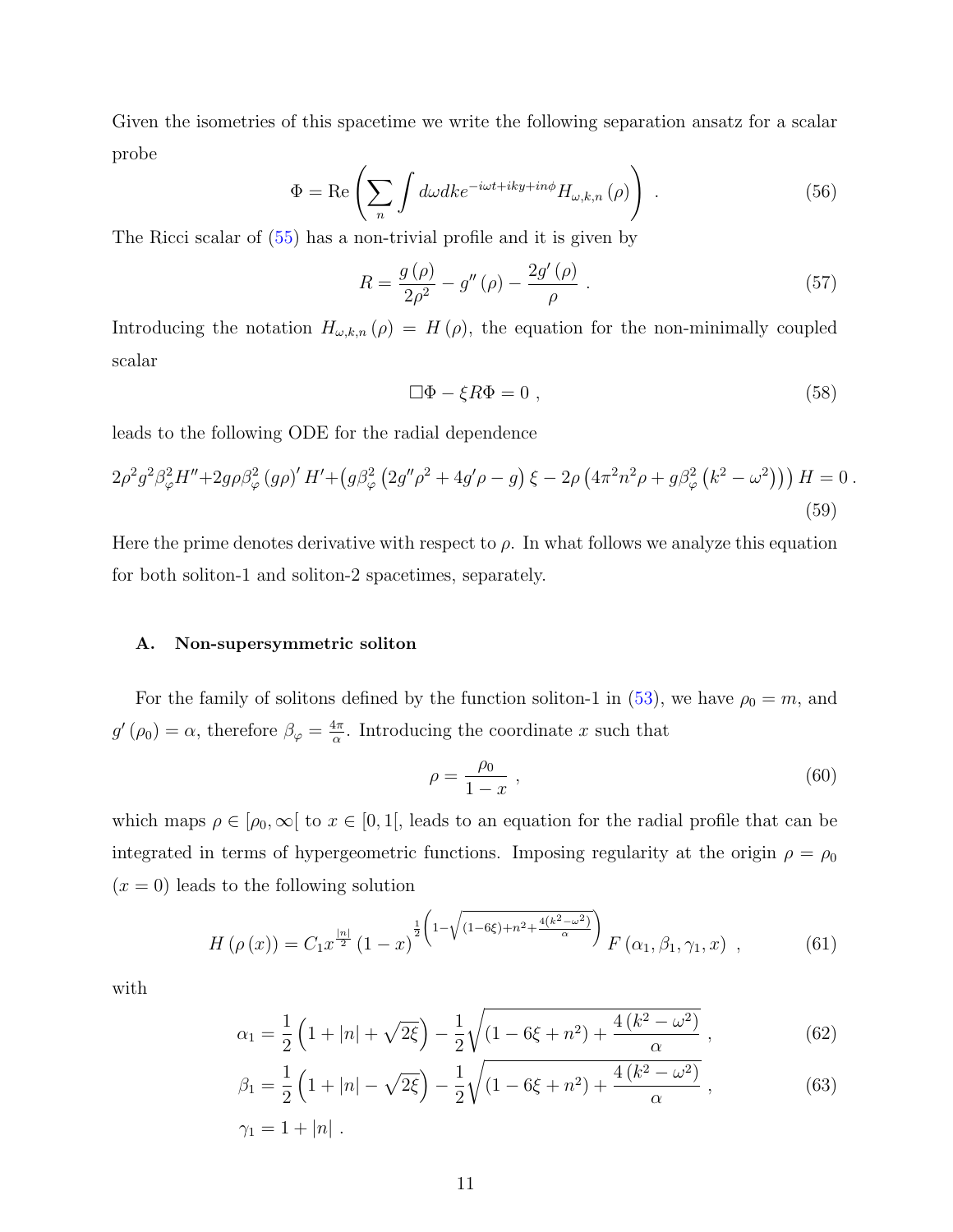As in the previous section, using Kummer identities allows to rewrite [\(61\)](#page-10-0) as

$$
H(\rho(x)) = C_1 x^{\frac{|n|}{2}} (1-x)^{\frac{1}{2} \left(1-\sqrt{(1-6\xi)+n^2+\frac{4(k^2-\omega^2)}{\alpha}}\right)} \times \left[\frac{\Gamma(\gamma_1) \Gamma(\gamma_1 - \alpha_1 - \beta_1)}{\Gamma(\gamma_1 - \alpha_1) \Gamma(\gamma_1 - \beta_1)} F(\alpha_1, \beta_1, \alpha_1 + \beta_1 + 1 - \gamma_1, 1 - x) \right] \tag{64}
$$
  
+  $(1-x)^{\gamma_1 - \alpha_1 - \beta_1} \frac{\Gamma(\gamma_1) \Gamma(\alpha_1 + \beta_1 - \gamma_1)}{\Gamma(\alpha_1) \Gamma(\beta_1)} F(\gamma_1 - \alpha_1, \gamma_1 - \beta_1, 1 + \gamma_1 - \alpha_1 - \beta_1, 1 - x)\right]$  (65)

which leads to the following two leading terms on each branch of the asymptotic behavior as  $x \to 1$ 

<span id="page-11-0"></span>
$$
H(x) \underset{x \to 1}{\sim} A_1 (1 - x)^{\delta_-} + B_1 (1 - x)^{\delta +} , \qquad (66)
$$

with

$$
\delta_{\pm} = \frac{1}{2} \left( 1 \pm \sqrt{(1 - 6\xi) + n^2 + \frac{4(k^2 - \omega^2)}{\alpha}} \right) , \qquad (67)
$$

and

$$
A_1 = \frac{\Gamma(\gamma_1) \Gamma(\gamma_1 - \alpha_1 - \beta_1)}{\Gamma(\gamma_1 - \alpha_1) \Gamma(\gamma_1 - \beta_1)},
$$
\n(68)

$$
B_1 = \frac{\Gamma(\gamma_1) \Gamma(\alpha_1 + \beta_1 - \gamma_1)}{\Gamma(\alpha_1) \Gamma(\beta_1)}.
$$
\n(69)

Since the exponents in the asymptotic behavior  $(66)$  are  $\omega$  dependent, we must be careful when imposing the boundary conditions. Again, the boundary term coming from the on-shell variation of the action principle  $(34)-(35)$  $(34)-(35)$  leads to a single contribution at infinity coming from the surface  $x = x_0 \rightarrow 1$ . In terms of the coordinate x, the non-supersymmetric soliton spacetime reads

$$
ds^{2} = -\frac{\rho_{0}}{1-x}dt^{2} + \frac{4\rho_{0}x}{1-x}d\phi^{2} + \frac{\rho_{0}}{\alpha x\left(1-x\right)^{3}}dx^{2} + \frac{\rho_{0}}{1-x}dy^{2} , \qquad (70)
$$

while the boundary term of the on-shell variation of the action reads

$$
\lim_{r \to \infty} \int d^3x \sqrt{-\gamma} \hat{n}_{\mu} \nabla^{\mu} \Phi \delta \Phi
$$
\n
$$
\sim \lim_{x \to 1} \left( \delta_-^2 A_1^2 (1 - x)^{2\delta_- - 1} + \delta_+^2 B_1^2 (1 - x)^{2\delta_+ - 1} + A_1 B_1 (\delta_+ + \delta_-) (1 - x)^{\delta_+ + \delta_- - 1} \right) \delta C_1
$$
\n(71)

It can be checked that  $\text{Re}\left(2\delta_--1\right)$  < 0 on the whole complex  $\omega$ -plane, while  $\text{Re}\left(2\delta_+ - 1\right) > 0$  and  $\delta_+ + \delta_- - 1 = 0$ . Therefore, in order to make the boundary term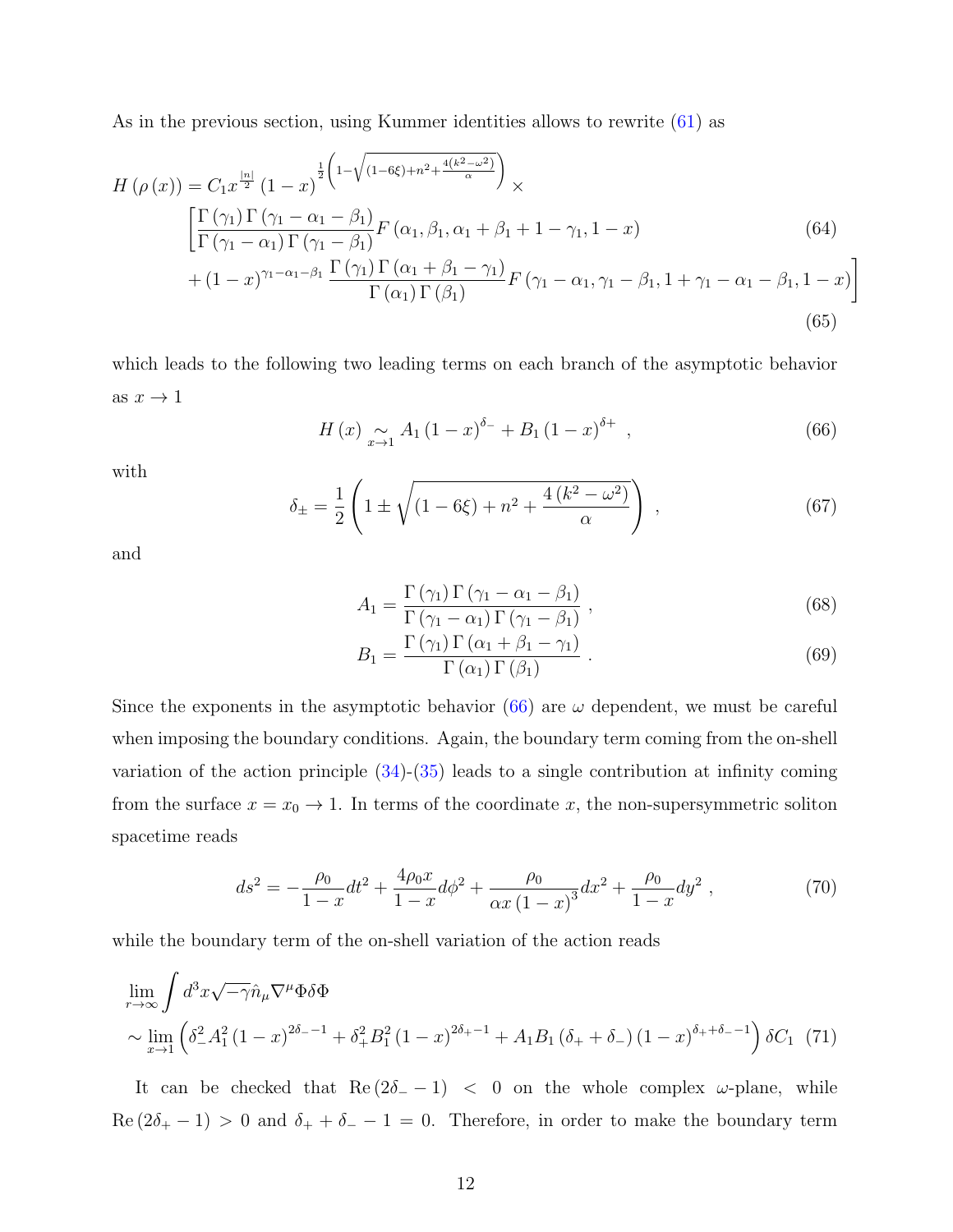to vanish when evaluated on-shell on the branch that is regular at the origin, we must impose

<span id="page-12-1"></span><span id="page-12-0"></span>
$$
A_1 = \frac{\Gamma(\gamma_1) \Gamma(\gamma_1 - \alpha_1 - \beta_1)}{\Gamma(\gamma_1 - \alpha_1) \Gamma(\gamma_1 - \beta_1)} = 0.
$$
 (72)

Notice that this is actually a Dirichlet boundary condition as can be seen from [\(66\)](#page-11-0). The spectrum is therefore obtained from

$$
\gamma_1 - \alpha_1 = \frac{\sqrt{(1 - 6\xi + n^2)\alpha + 4(k^2 - \omega^2)} + \sqrt{\alpha}\left(1 + |n| - \sqrt{2\xi}\right)}{2\sqrt{\alpha}} = -p \;, \tag{73}
$$

$$
\gamma_1 - \beta_1 = \frac{\sqrt{(1 - 6\xi + n^2)\alpha + 4\left(k^2 - \omega^2\right)} + \sqrt{\alpha}\left(1 + |n| + \sqrt{2\xi}\right)}{2\sqrt{\alpha}} = -q \;, \tag{74}
$$

with q and p in  $\{0, 1, 2, ...\}$ . One can also check that the second quantization condition [\(74\)](#page-12-0) cannot be fulfilled, nevertheless the quantization condition [\(73\)](#page-12-1) leads to the spectrum

<span id="page-12-2"></span>
$$
\omega_p = \pm \frac{1}{2} \sqrt{2\alpha \left( |n| + 2p + 1 \right) \sqrt{2\xi} + 4k^2 - 2\left( |n| \left( 1 + 2p \right) + 4\xi + 2p \left( 1 + p \right) \right) \alpha} \,, \tag{75}
$$

which is a valid solution of  $(73)$  provided

$$
\nu_{ns} := |n| + 1 - \sqrt{2\xi} + 2p < 0 \tag{76}
$$

As in the case of the black hole, for the non-supersymmetric soliton requiring regularity at the origin and Dirichlet boundary condition at infinity leads to an eigenvalue problem with a void spectrum when  $\xi = 0$ . Nevertheless, the presence of the non-minimal coupling leads to non-trivial probe modes.

The spectrum of the scalar on the non-supersymmetric soliton can be of diverse nature. Depending on the values of the parameters, it could be void, purely oscillatory namely with real frequencies [\(75\)](#page-12-2) or unstable. The different behavior can be seen as separated by thresholds in the value of the non-minimal coupling  $\xi$ . Figure 2 shows two possible spectra.

#### B. Supersymmetric soliton

The  $1/4$  supersymmetric soliton is given by the metric [\(55\)](#page-9-1) with the function  $g(\rho)$  given by

$$
g_{sol2}(\rho) = \alpha \left(\rho - \frac{q^2}{\rho}\right) \tag{77}
$$

In this case the smooth origin of the spacetime is located at  $\rho = \rho_0 = q$  and the equation for the radial profile of the non-minimally coupled scalar probe has the following solution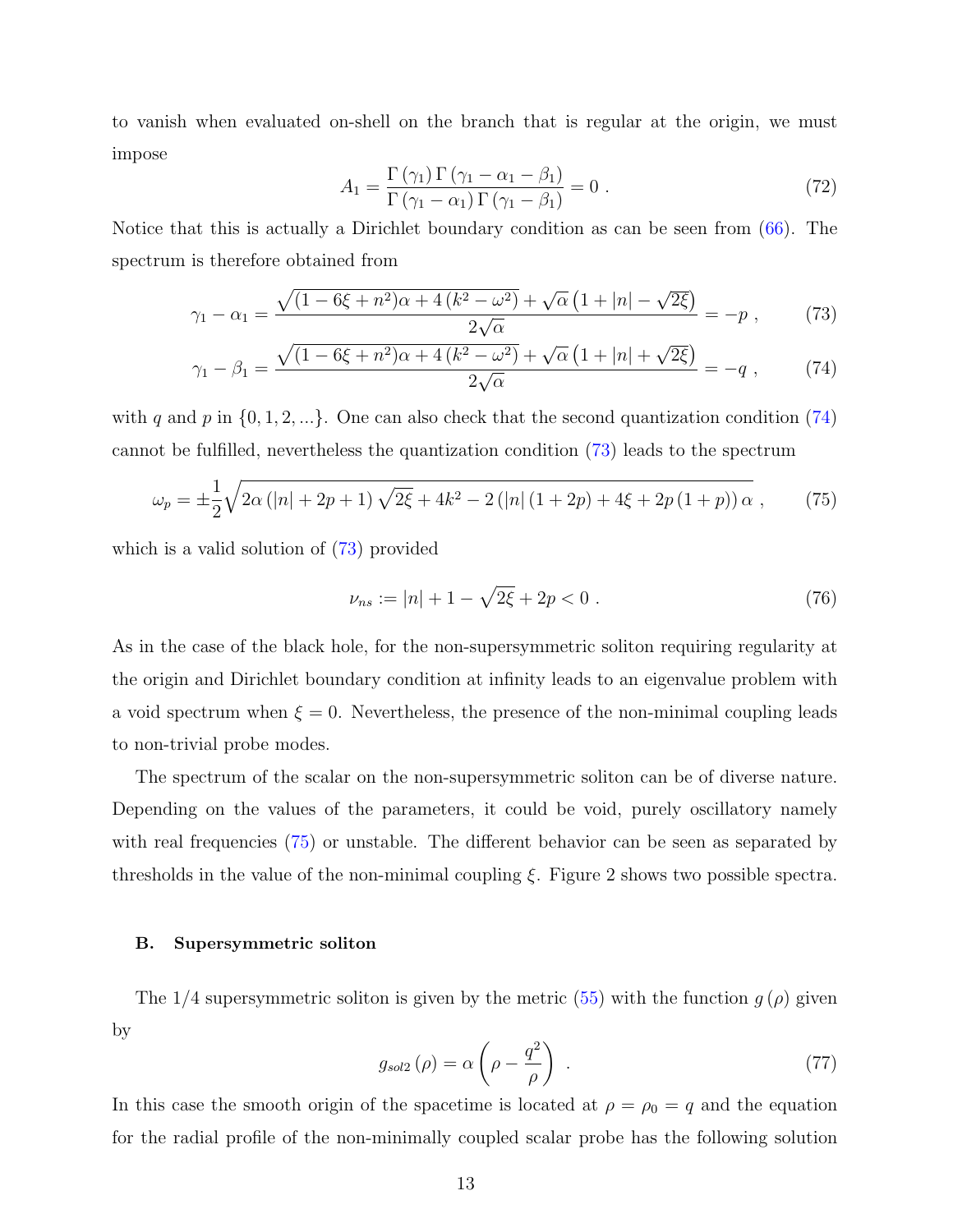

FIG. 2: The panels show the spectra of stable and unstable modes of the non-minimally coupled scalar probe on the background of the non-supersymmetric soliton. Valid solutions for the quantization equation leading to the frequencies require  $\nu_p < 0$ , therefore in both panels, to the left of the vertical black line, there are no allowed modes given our boundary conditions.

which is regular at the origin

<span id="page-13-0"></span>
$$
H(x) = C_1 x^{\frac{|n|}{2}} (1-x)^{\frac{1}{4} - \frac{1}{4}} \sqrt{(1-6\xi) + 4n^2 + \frac{(k^2 - 4\omega^2)}{\alpha}} F(\alpha_2, \beta_2, \gamma_2, x) , \qquad (78)
$$

where in this case the coordinate  $x$  is conveniently chosen as

$$
\rho = \frac{\rho_0}{(1-x)^{1/2}} \ . \tag{79}
$$

Here, the parameters of the hypergeometric function in [\(78\)](#page-13-0) are given by

$$
\alpha_2 = -\frac{1}{4}\sqrt{1 - 6\xi + 4n^2 + \frac{4(k^2 - \omega^2)}{\alpha}} + \frac{1}{2}\left(|n| + 1 + \frac{1}{2}\sqrt{1 + 2\xi}\right) ,\qquad (80)
$$

$$
\beta_2 = -\frac{1}{4}\sqrt{1 - 6\xi + 4n^2 + \frac{4(k^2 - \omega^2)}{\alpha}} + \frac{1}{2}\left(|n| + 1 - \frac{1}{2}\sqrt{1 + 2\xi}\right) ,\qquad (81)
$$

$$
\gamma_2 = 1 + |n| \tag{82}
$$

Using Kummer identity in [\(78\)](#page-13-0) leads to the following leading terms of the two branches of asymptotic behavior

$$
H(x) \sim_{x \to 1} A_2 (1 - x)^{\lambda -} + B_2 (1 - x)^{\lambda +} , \qquad (83)
$$

with

$$
\lambda_{\pm} = \frac{1}{4} \pm \frac{1}{4} \sqrt{(1 - 6\xi) + 4n^2 + \frac{(k^2 - 4\omega^2)}{\alpha}},
$$
\n(84)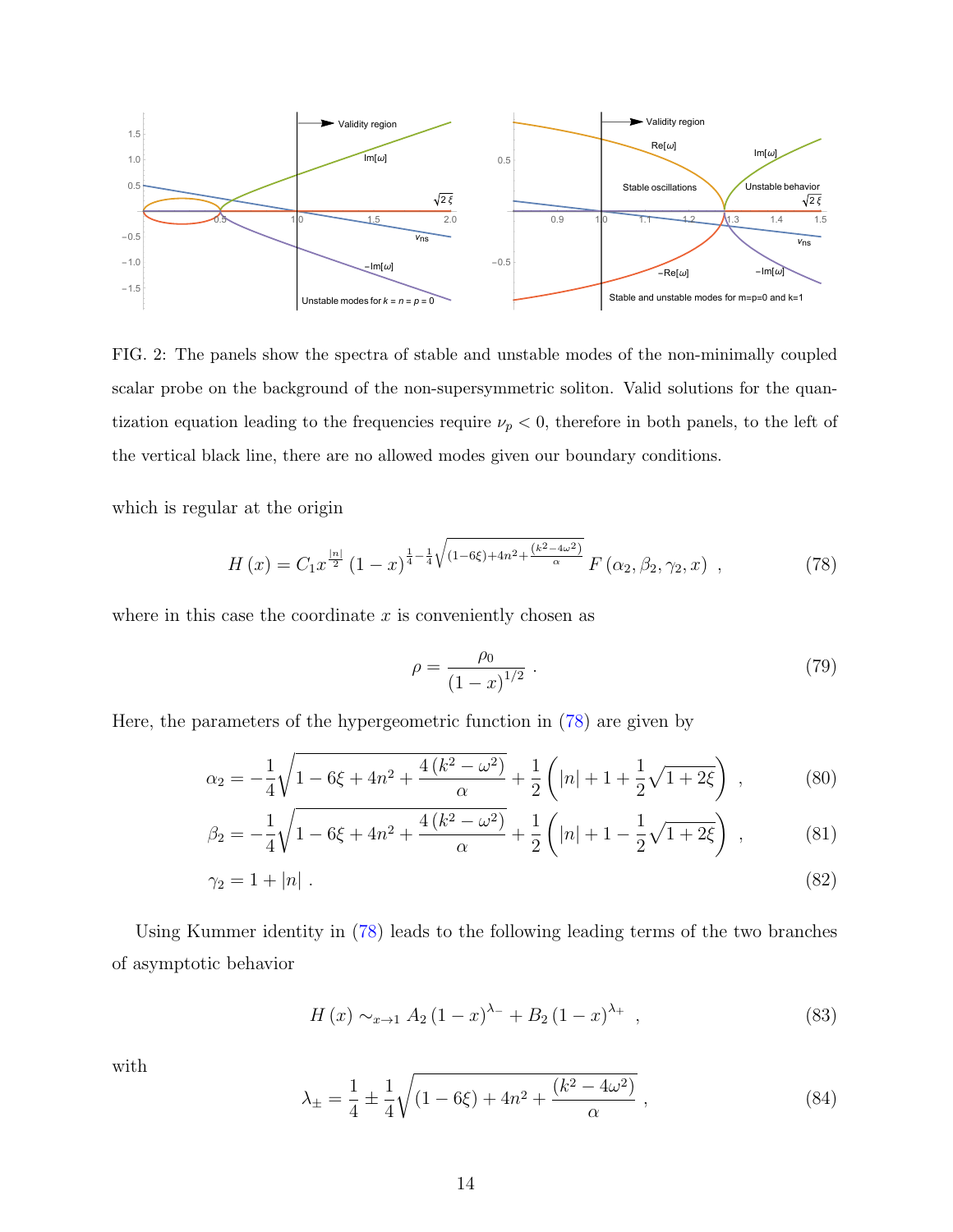and

$$
A_2 = \frac{\Gamma(\gamma_2) \Gamma(\gamma_2 - \alpha_2 - \beta_2)}{\Gamma(\gamma_2 - \alpha_2) \Gamma(\gamma_2 - \beta_2)},
$$
  
\n
$$
B_2 = \frac{\Gamma(\gamma_2) \Gamma(\alpha_2 + \beta_2 - \gamma_2)}{\Gamma(\alpha_2) \Gamma(\beta_2)}.
$$
\n(85)

As in the previous section, when the variation of the action is evaluated on the solution that is regular at the origin, one obtains a boundary term that vanishes iff

<span id="page-14-0"></span>
$$
A_2 = \frac{\Gamma(\gamma_2) \Gamma(\gamma_2 - \alpha_2 - \beta_2)}{\Gamma(\gamma_2 - \alpha_2) \Gamma(\gamma_2 - \beta_2)} = 0.
$$
 (86)

In consequence, this implies the following two quantization conditions for the spectrum

$$
\gamma_2 - \alpha_2 = \frac{1}{2} + \frac{|n|}{2} + \frac{1}{4} \sqrt{1 - 6\xi + 4n^2 + \frac{4(k^2 - \omega^2)}{\alpha}} - \frac{1}{4} \sqrt{1 + 2\xi} = -p \;, \tag{87}
$$

$$
\gamma_2 - \beta_2 = \frac{1}{2} + \frac{|n|}{2} + \frac{1}{4} \sqrt{1 - 6\xi + 4n^2 + \frac{4(k^2 - \omega^2)}{\alpha}} + \frac{1}{4} \sqrt{1 + 2\xi} = -q \;, \tag{88}
$$

with p and q elements of  $\{0, 1, 2, 3, ...\}$ . It can be shown that the second condition cannot be fulfilled, while the former leads to the spectrum

$$
\omega = \pm \sqrt{k^2 + (1 + |n| + 2p) \alpha \sqrt{1 + 2\xi} - \alpha \left(2\xi + (1 + 2p)^2 + 2|n|(1 + 2p)\right)} ,\qquad(89)
$$

which are genuine solutions of  $(87)$  provided

$$
\nu_{susy} = 2 + |n| + 4p - \sqrt{1 + 2\xi} < 0 \tag{90}
$$

Depending on the ranges of the parameters one can obtain the same qualitative spectra as in the non-supersymmetric soliton, namely there is a range of values for the non-minimal coupling for which the spectrum is void, while in the complementary range one can have both stable and unstable modes. Stable oscillatory behavior can be achieved provided one restricts the values of the non-minimal coupling.

#### IV. FINAL REMARKS

In this paper we have found that  $\mathcal{N} = 4 SU(2) \times SU(2)$  gauged supergravity admits black holes an solitons with sufficiently simple geometry that allows to compute the spectrum of a non-minimal scalar probe in an exact manner. The spacetimes approach a background at infinity which is not maximally symmetric, but possesses and extra conformal Killing vector,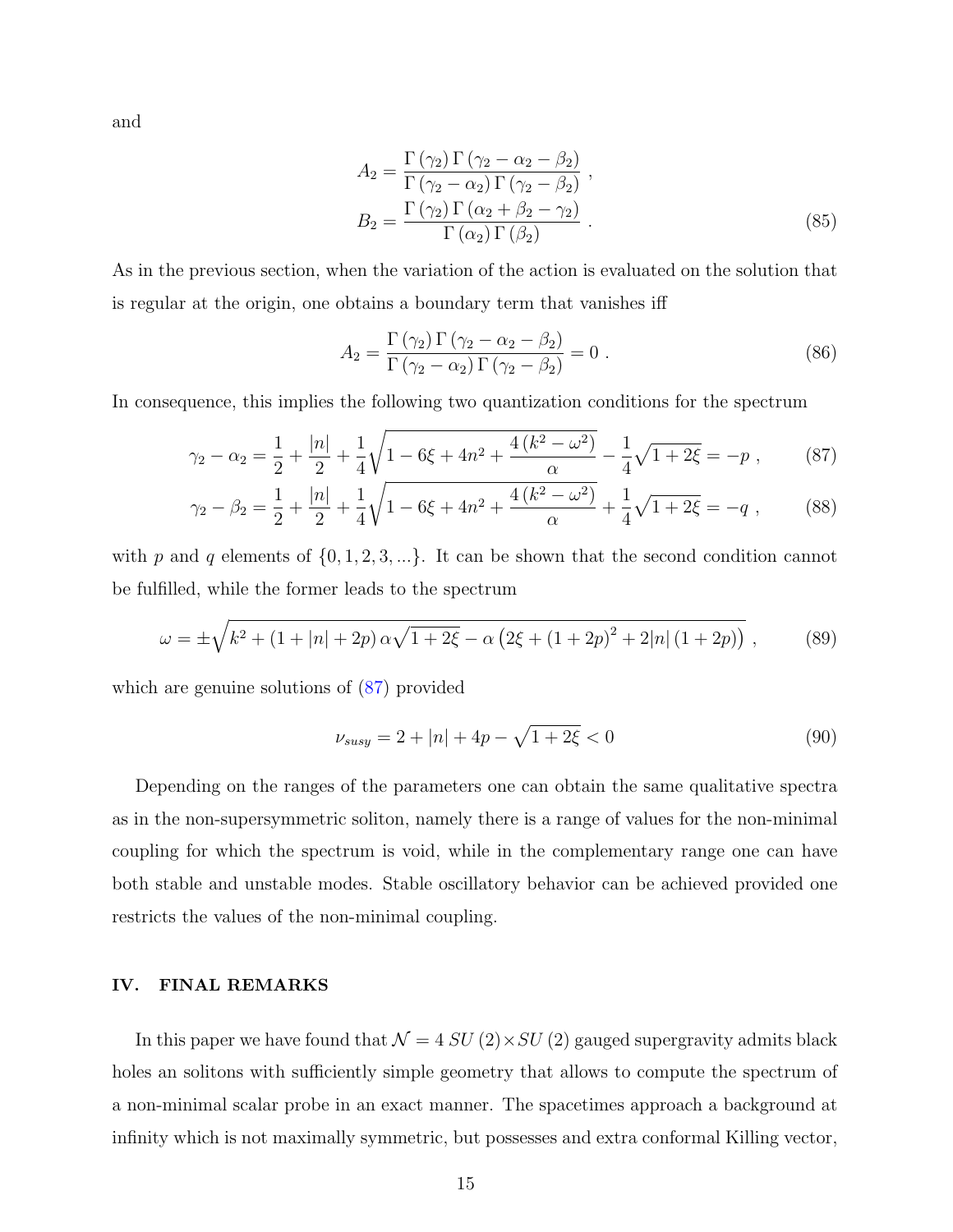which is due to the fact that the dilatonic potential of the theory does not have local extrema. As reported in [\[23\]](#page-17-4) the solitonic geometries are smooth at the origin and can preserve 1/4 of the supersymmetries and can be obtained from the corresponding planar black holes via a double analytic continuation, as it is the case of the recently reported solitons in  $\mathcal{N} = 2$ gauged supergravity in four dimensions [\[24\]](#page-17-9). At the origin and in the near horizon region, the boundary conditions are clear and are given by regularity and purely ingoing modes, respectively. Due to the non-trivial geometry at infinity, the behavior of the scalar probe in the asymptotic region is given by powers of the radial coordinate which depend on the frequencies. In order to select a consistent boundary condition at infinity we impose that the on-shell variation of the action functionals must vanish. This leads to a Dirichlet boundary condition and allows to write the spectra in a closed form. For the massless scalar probe it is impossible to fulfill these boundary conditions. For the black holes, this is consistent with the fact that the effective Schroedinger-like potential controlling the radial dependence of the scalar probe in terms of the tortoise coordinate, has a Heaviside function shape. Including a non-minimal coupling allows for a non-trivial spectrum which surprisingly, in the case of the black hole, does not depend on the value of the mass of the spacetime. Therefore all these geometries are isospectral in what regards to the non-minimally coupled wave operator. Given the integrability properties of this potential it will be interesting to compare our results with the recently reported potentials coming from a geometric approach to spectral theory in connection with  $SU(2)$  Seiberg-Witten theory with fundamental hypermultiplets (see Section 2 of [\[25\]](#page-17-10)). Such potential are also given in terms of ratios of linear combinations of exponentials.

Stability of the modes is achieved for a certain range of non-minimal couplings, above which one finds modes that are exponentially growing in time, and that are in consequence unstable. The stable and unstable regimes are separated by solutions to the boundary eigenvalue problem which are time independent. These solutions have the same properties as the scalar clouds found in [\[21\]](#page-17-6) which from the point of view of the fully backreacting theory are branching spacetimes to a new family of solutions (see e.g. [\[22\]](#page-17-7)).

We have been able to solve in a closed form the non-minimally coupled scalar probe on a family of black holes and solitons of the Freedman-Schwarz model, even in the case of 1/4-BPS geometries. Such scalar probe goes beyond the field content of the theory, and it would be interesting to see whether some of the exact results we have obtained here, are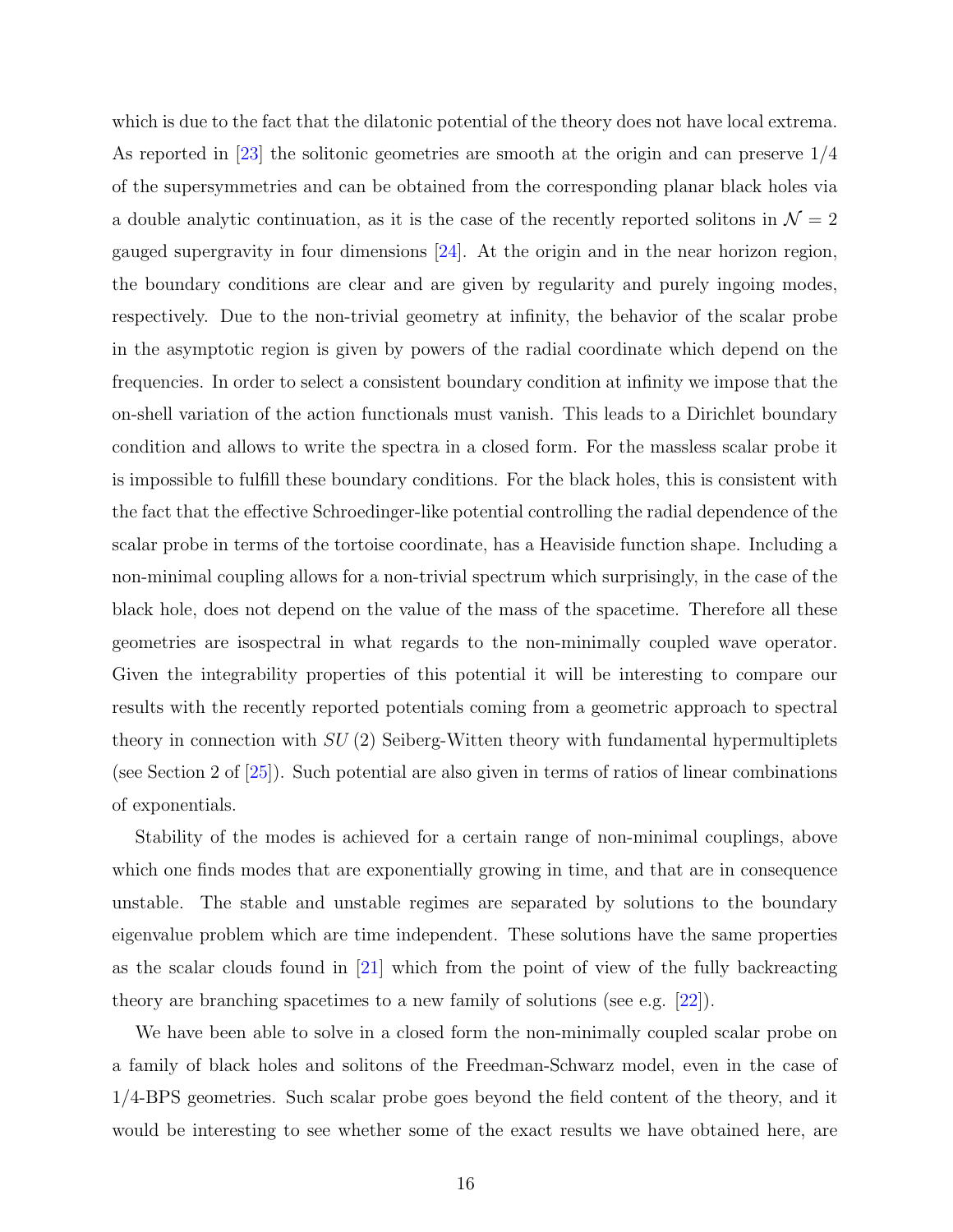also present in the context of gravitational perturbation theory considering only the fields that lead to the supersymetric model even if one has to rely on numerical or perturbative methods. We expect to report along these lines in the near future.

#### Acknowledgements

We thank Andrés Anabalón and Fabrizio Canfora for useful comments. This work is partially funded by Beca ANID de Magíster 22201618 and FONDECYT grants 1181047. J.O. also thanks the support of Proyecto de Cooperación Internacional 2019/13231-7 FAPESP/ANID.

- <span id="page-16-0"></span>[1] B. P. Abbott et al. [LIGO Scientific and Virgo], Phys. Rev. Lett. 116 (2016) no.6, 061102 doi:10.1103/PhysRevLett.116.061102 [\[arXiv:1602.03837](http://arxiv.org/abs/1602.03837) [gr-qc]].
- <span id="page-16-1"></span>[2] G. T. Horowitz and V. E. Hubeny, Phys. Rev. D 62 (2000), 024027 doi:10.1103/PhysRevD.62.024027 [\[arXiv:hep-th/9909056](http://arxiv.org/abs/hep-th/9909056) [hep-th]].
- <span id="page-16-2"></span>[3] D. Birmingham, I. Sachs and S. N. Solodukhin, Phys. Rev. Lett. 88 (2002), 151301 doi:10.1103/PhysRevLett.88.151301 [\[arXiv:hep-th/0112055](http://arxiv.org/abs/hep-th/0112055) [hep-th]].
- <span id="page-16-3"></span>[4] J. S. F. Chan and R. B. Mann, Phys. Rev. D 55 (1997), 7546-7562 doi:10.1103/PhysRevD.55.7546 [\[arXiv:gr-qc/9612026](http://arxiv.org/abs/gr-qc/9612026) [gr-qc]].
- [5] V. Cardoso and J. P. S. Lemos, Phys. Rev. D 63 (2001), 124015 doi:10.1103/PhysRevD.63.124015 [\[arXiv:gr-qc/0101052](http://arxiv.org/abs/gr-qc/0101052) [gr-qc]].
- [6] R. Aros, C. Martinez, R. Troncoso and J. Zanelli, Phys. Rev. D 67 (2003), 044014 doi:10.1103/PhysRevD.67.044014 [\[arXiv:hep-th/0211024](http://arxiv.org/abs/hep-th/0211024) [hep-th]].
- [7] J. Oliva and R. Troncoso, Phys. Rev. D 82 (2010), 027502 doi:10.1103/PhysRevD.82.027502 [\[arXiv:1003.2256](http://arxiv.org/abs/1003.2256) [hep-th]].
- [8] A. Giacomini, G. Giribet, M. Leston, J. Oliva and S. Ray, Phys. Rev. D 85 (2012), 124001 doi:10.1103/PhysRevD.85.124001 [\[arXiv:1203.0582](http://arxiv.org/abs/1203.0582) [hep-th]].
- [9] M. Cvetic and G. W. Gibbons, Phys. Rev. D 89 (2014) no.6, 064057 doi:10.1103/PhysRevD.89.064057 [\[arXiv:1312.2250](http://arxiv.org/abs/1312.2250) [gr-qc]].